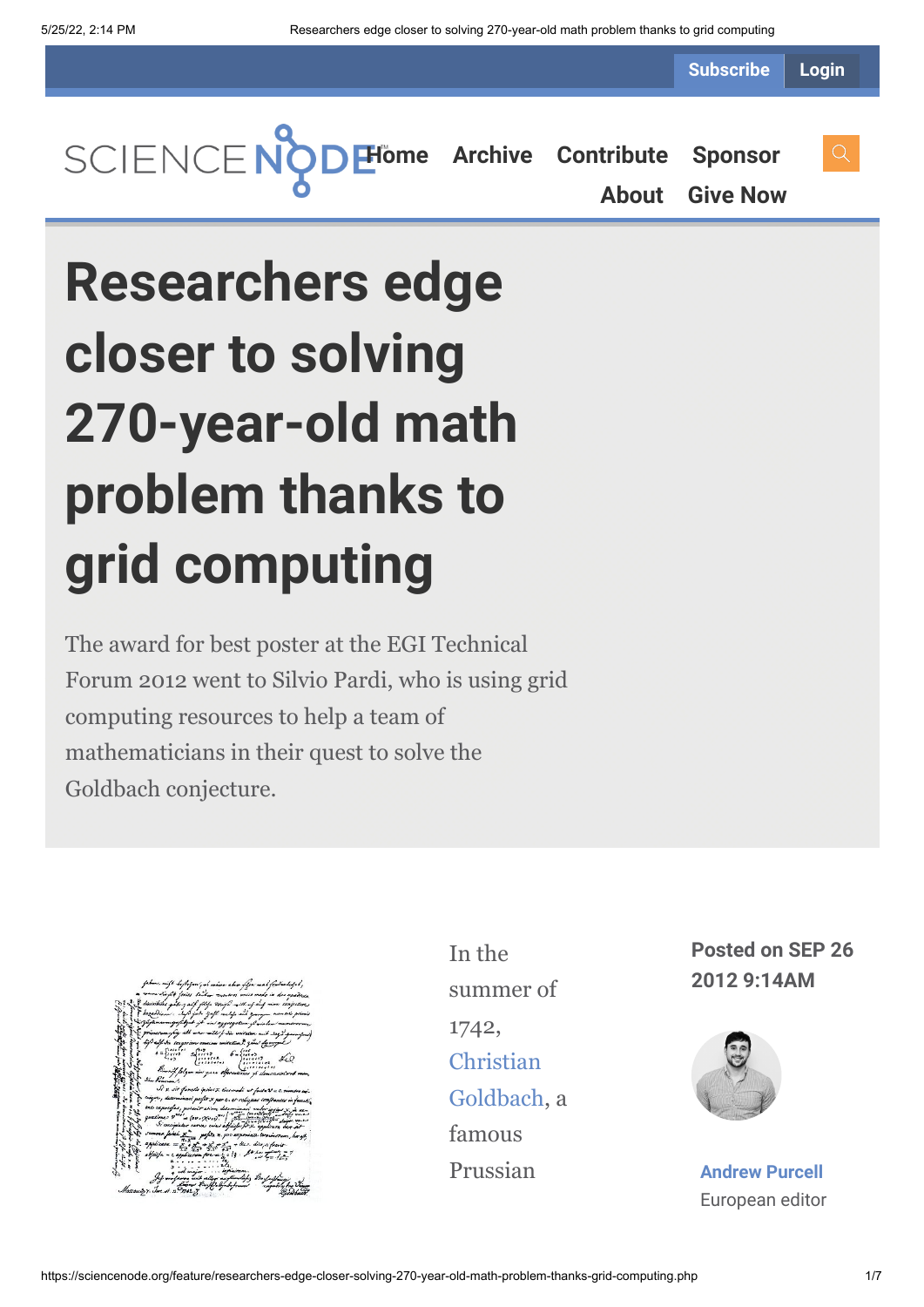Goldbach's 1742 letter to Euler. Image courtesy Wikimedia Commons.

mathematician and former tutor to [Tsar Peter II,](http://en.wikipedia.org/wiki/Peter_II_of_Russia) exchanged a series of letters with his friend, the great Swiss mathematician [Leonhard Euler.](http://www-history.mcs.st-and.ac.uk/Biographies/Euler.html) Out of this exchange came the Goldbach conjecture, which in its simplest form states: "every even integer greater than 2 can be written as the sum of two primes".

## *For example:*

4 can be expressed as 2 + 2, 6 can be expressed as  $3 + 3$ , 8 can be expressed as  $3 + 5$ , 10 can be expressed as  $5 + 5$  or  $7 + 3$ , 12 can be expressed as  $5 + 7$ , 14 can be expressed as  $3 + 11$  or  $7 + 7$ , 16 can be expressed as  $3 + 13$  or  $5 + 11$ , etc.

Despite the simple formulation of this conjecture, it is notoriously difficult to find a proof; 270 years later, one still remains to be found. While there [have been numerous attempts at providing one, the](http://arxiv.org/abs/1208.2473) most recent high-profile effort having been published in the ArXiv just two months ago, none have thus far been accepted by the wider mathematical community In fact, such has been the difficulty in finding a rigorous mathematical proof [that in 1992, UK publishing company Faber and](http://www.faber.co.uk/) Faber offered \$1,000,000 to anyone who could provide a compelling proof within the decade. However, the prize went unclaimed.

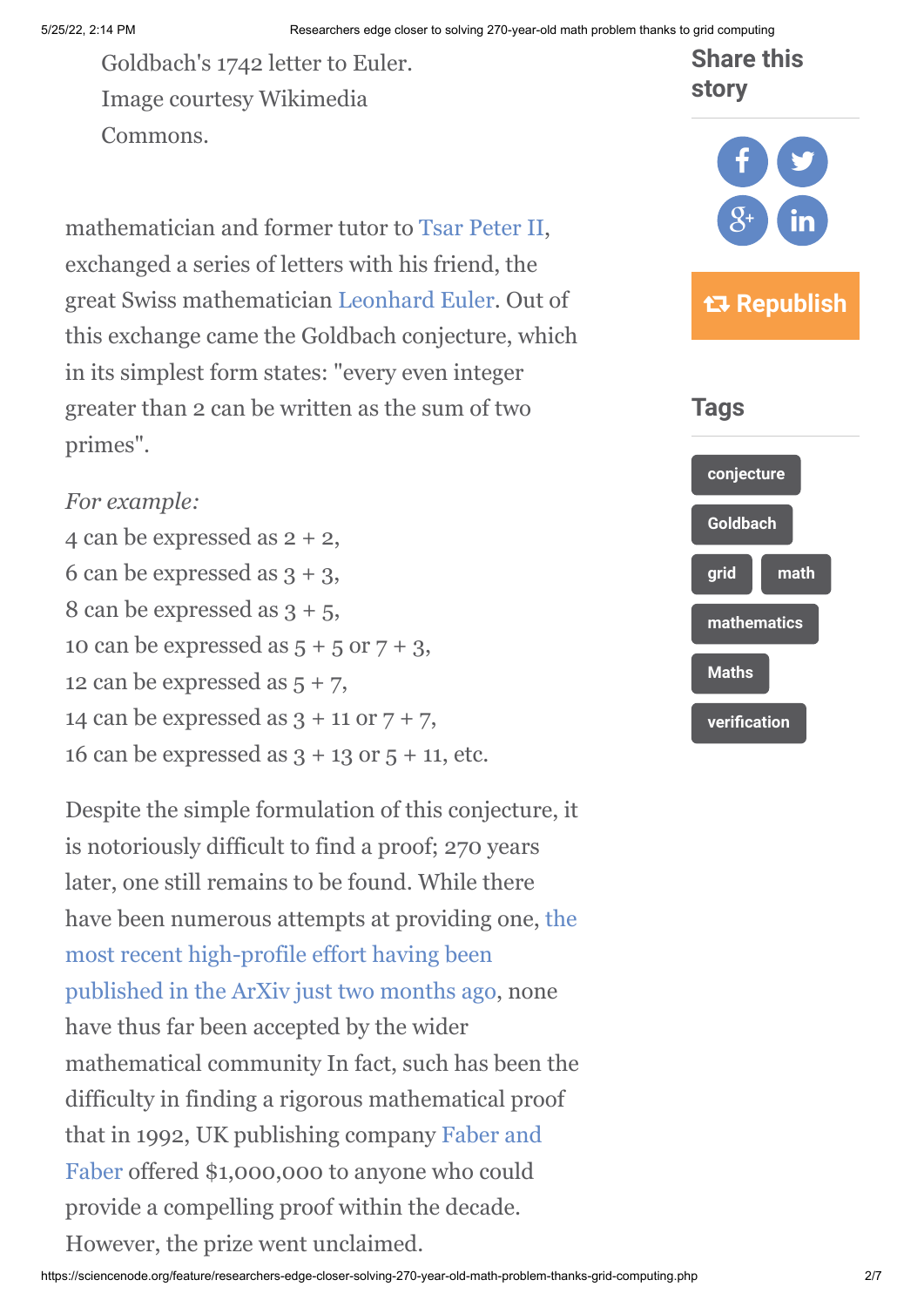## A *brief* history

On 7 June, 1742, Goldbach wrote [a letter](http://natureofmathematics.files.wordpress.com/2010/05/letter_goldbaxh-euler.jpg) to his friend Euler, proposing that: "**every integer which can be written as the sum of two primes, can also be written as the sum of as many primes as one wishes, until all terms are units.**"

Scrawled in the margin of this letter, Goldbach also proposed the following: "**every integer greater than 2 can be written as the sum of three primes.**"

Of course, it is worth noting that back in Goldbach's day, 1 was considered a prime number, which is now generally no-longer the case. As such, a modern formulation of Goldbach's statement would be: **every integer greater than 5 can be written as the sum of three primes.**

After reading this letter, Euler responded by pointing out to his friend that it followed from his original proposition that "**every even integer greater than 2 can be written as the sum of two primes,**" and thus, what is now often termed 'the *strong* Goldbach conjecture' was born.

Equally, from this it follows from this that **every odd number greater than 7 can expressed as the sum of three odd primes**. This has since become known as 'the *weak* Goldbach conjecture'.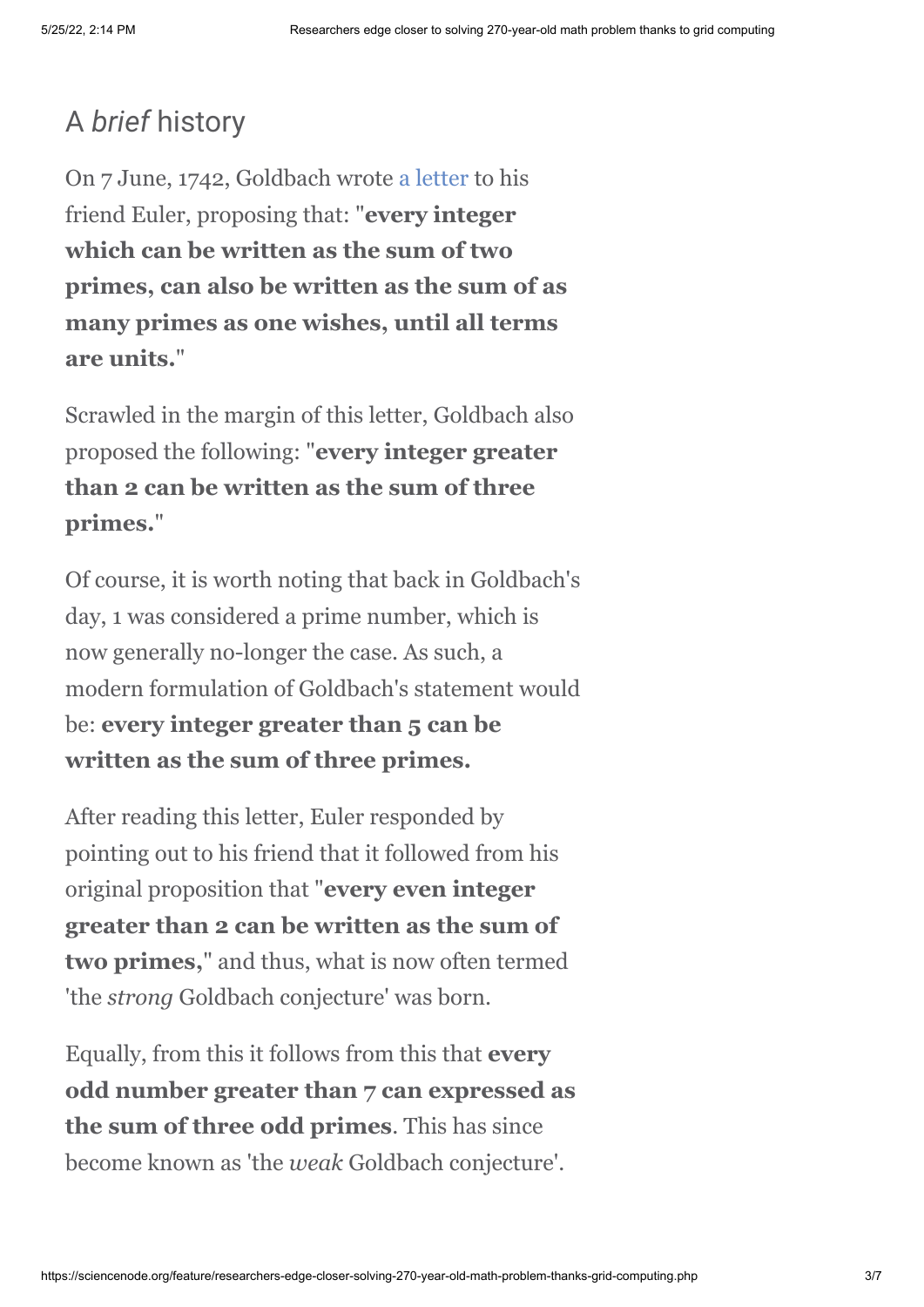The stunt was an attempt on behalf of the publisher [to promote A](http://www.faber.co.uk/work/uncle-petros-and-goldbachs-conjecture/9780571205110/)[postolos Doxiadi](http://www.faber.co.uk/author/apostolos-doxiadis/)[s's new book,](http://www.faber.co.uk/work/uncle-petros-and-goldbachs-conjecture/9780571205110/) *Uncle Petros and Goldbach's Conjecture*. And, while the prize offered may not have led directly to a proof, the novel did at least inspire [Silvio Pardi](http://it.linkedin.com/pub/silvio-pardi/10/754/ab5), a computer-science technologist at the Italian [National Institute for Nuclear Physics \(INFN\)](http://www.infn.it/). [Pardi's day job involves working for the SuperB](http://en.wikipedia.org/wiki/SuperB) experiment at a Tier 2 center of the Worldwide [LHC Computing Grid \(WLCG\), supporting CE](http://www.isgtw.org/feature/happy-10th-birthday-wlcg)[RN](http://www.cern.ch/)'s [ATLAS experiment](http://www.atlas.ch/). However, after reading the book he decided to get in touch with a pair of mathematicians who were working on finding a proof for the Goldbach conjecture to offer his help. [Tomás Oliveira e Silva](http://www.ieeta.pt/~tos/) and [Siegfried Herzog](http://mac6.ma.psu.edu/) had been working together on the problem since 2001, using an algorithm to verify that the Golbach conjecture held for ever larger numbers. This method of numerical verification is by no means a proof, but it certainly does go a long way towards helping mathematicians trying to find one. After some tests, which demonstrated the processing power of the grid infrastructure at Pardi's disposal, the pair acquiesced to his request to join the collaboration. Thus, by allowing Pardi to run their algorithm using the grid computing infrastructure at his INFN site - along with resources at the SCoPE data center - the research was able to progress at a much faster rate and the team set a new world record for the highest number for which the Goldbach conjecture has been verified: one quintillion! That's  $4 \text{ X } 10^{18}$  in other words. Or, to write it out in full: 4,000,000,000,000,000,000.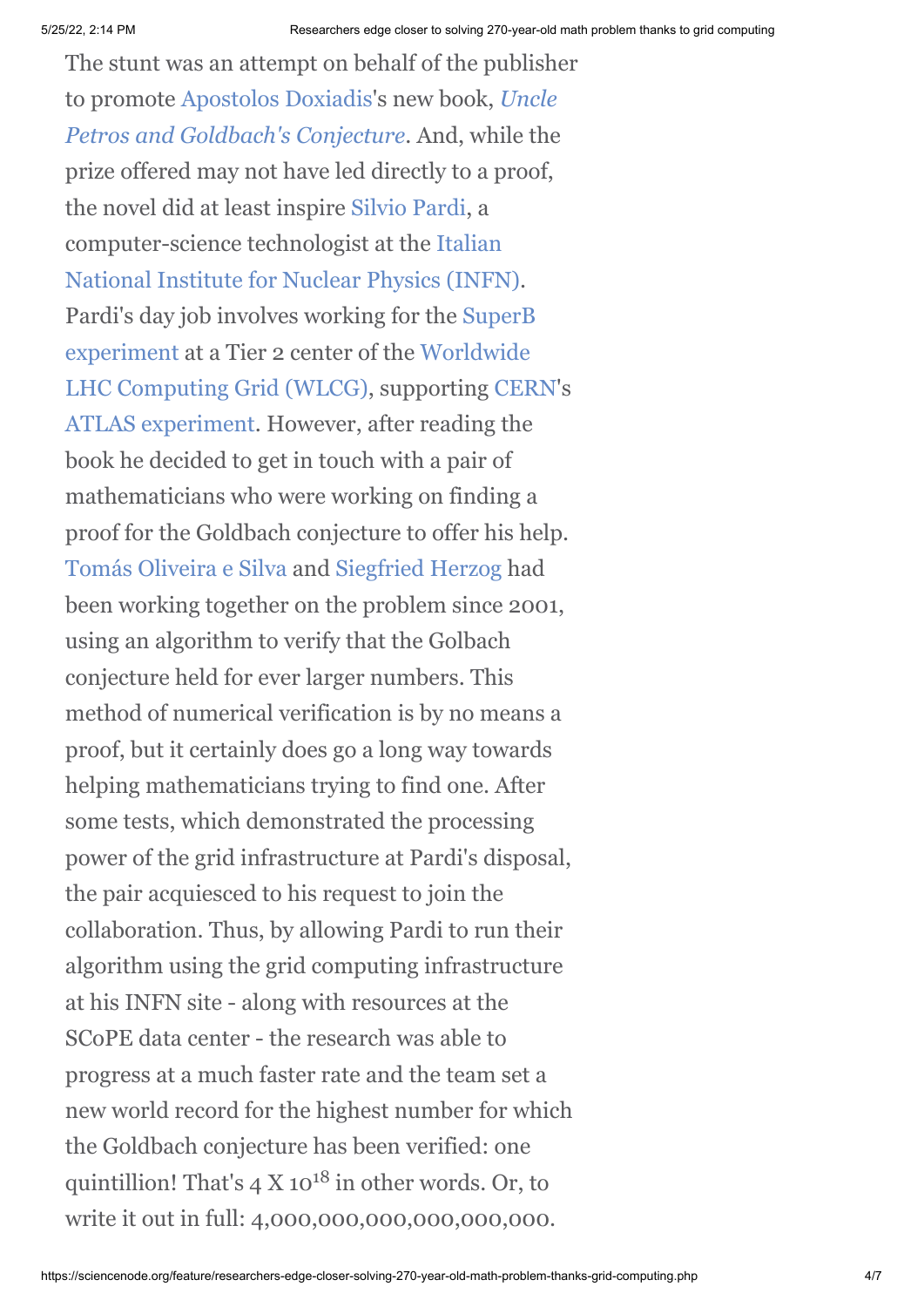That's a full four more zeros than the previous record holders had achieved prior to 2001.

According to Oliveira e Silva, the principal investigator behind the project, achieving a higher verification limit is a highly important step in the [quest to find a mathematical proof. He cites a](http://arxiv.org/abs/1201.6656) recent paper published by [Fields medalist](http://www.mathunion.org/general/prizes/fields/details/) Terence [Tao as a great example of how strict mathematical](http://en.wikipedia.org/wiki/Terence_Tao) proofs can be underpinned by such numerical verification. In this paper, Tao provides proof for the statement that every odd number larger than 1 is the sum of at most five primes. Oliveira e Silva explains that achieving ever-higher numerical verification limits could lead to the statement 'at most five primes' gradually being whittled down to 'at most four', and then 'at most three primes' over time. This could lead to a proof for what is known as the 'weak' Goldbach conjecture (see box), which in turn would mean that the Goldbach conjecture must also be true in its 'strong' form.

Thanks to the adoption of the grid infrastructure in September 2011, the speed at which Oliveira e Silva's team were able to run their algorithm increased six fold. "We reached this record at least two or three years earlier than would have otherwise been possible," says Pardi. "In just the final seven months that the grid was used, 19% of the total calculations were carried out."

Pardi also explains that the project was a great opportunity for him to test the reliability of the grid at the INFN site. He created a set of scripts to analyze the incoming results from each run of the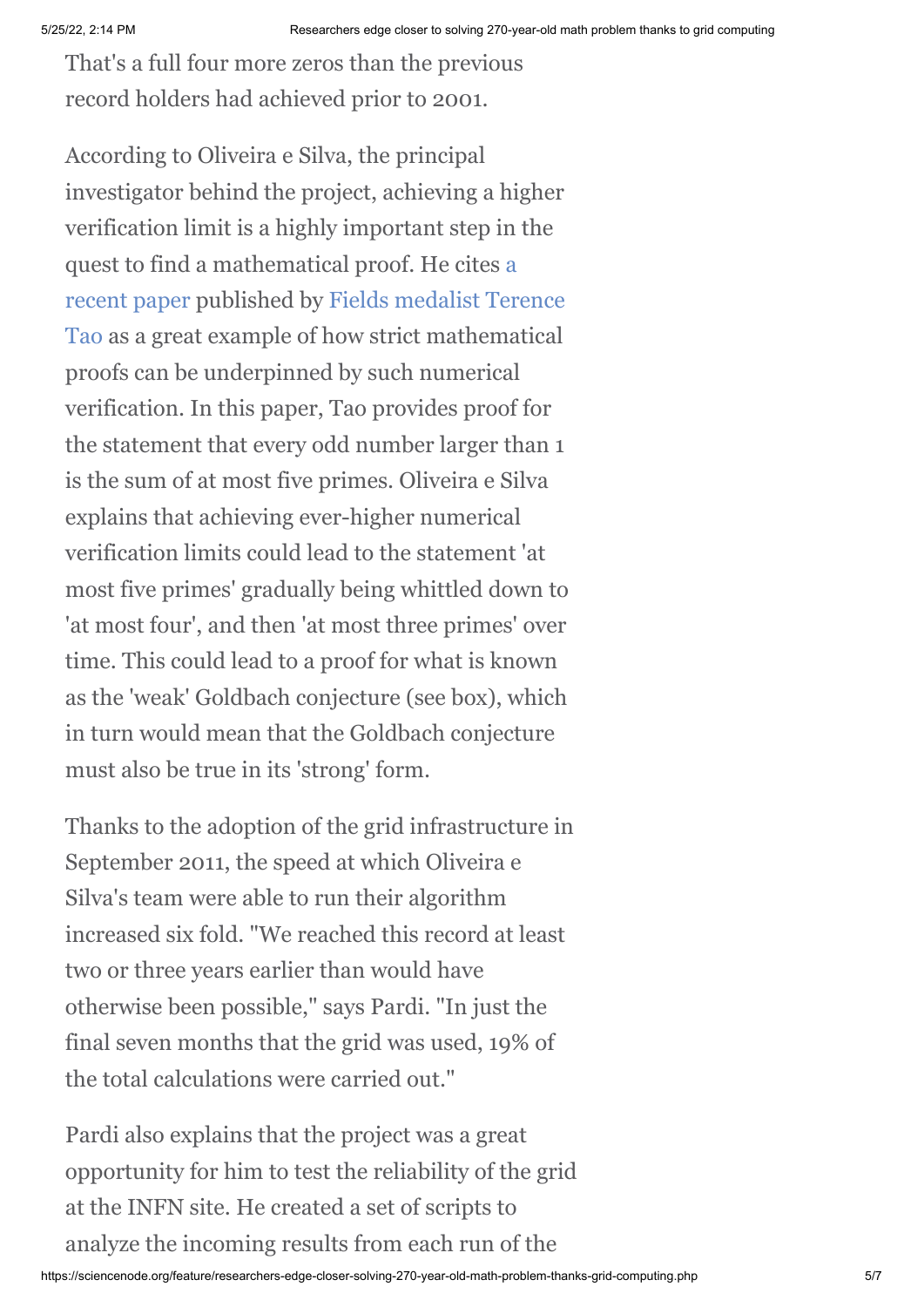algorithm and search for submission or execution errors. Where faults were found, jobs, which each required around six hours of intensive computation on a single core, were simply rescheduled on the grid. At the same time, analysis of these scripts was used to maintain a blacklist of all the computing elements in which computations were failing, thus allowing Pardi to improve the reliability of the computing center through the use of a real-time fault avoidance strategy.

Consequently, in helping bring researchers closer to solving a 270-year-old math problem, a computer science technician - inspired by a novel he had once read - was able to help ensure the reliability of grid computing systems used to [identify t](http://press.web.cern.ch/press/PressReleases/Releases2012/PR17.12E.html)[he Higgs boso](http://en.wikipedia.org/wiki/Higgs_boson)[n, a particle which until very](http://press.web.cern.ch/press/PressReleases/Releases2012/PR17.12E.html) recently was considered almost as elusive as the proof to Goldbach's conjecture.

Who knows, thanks to a little help from the grid, perhaps this too will not remain elusive for much longer?